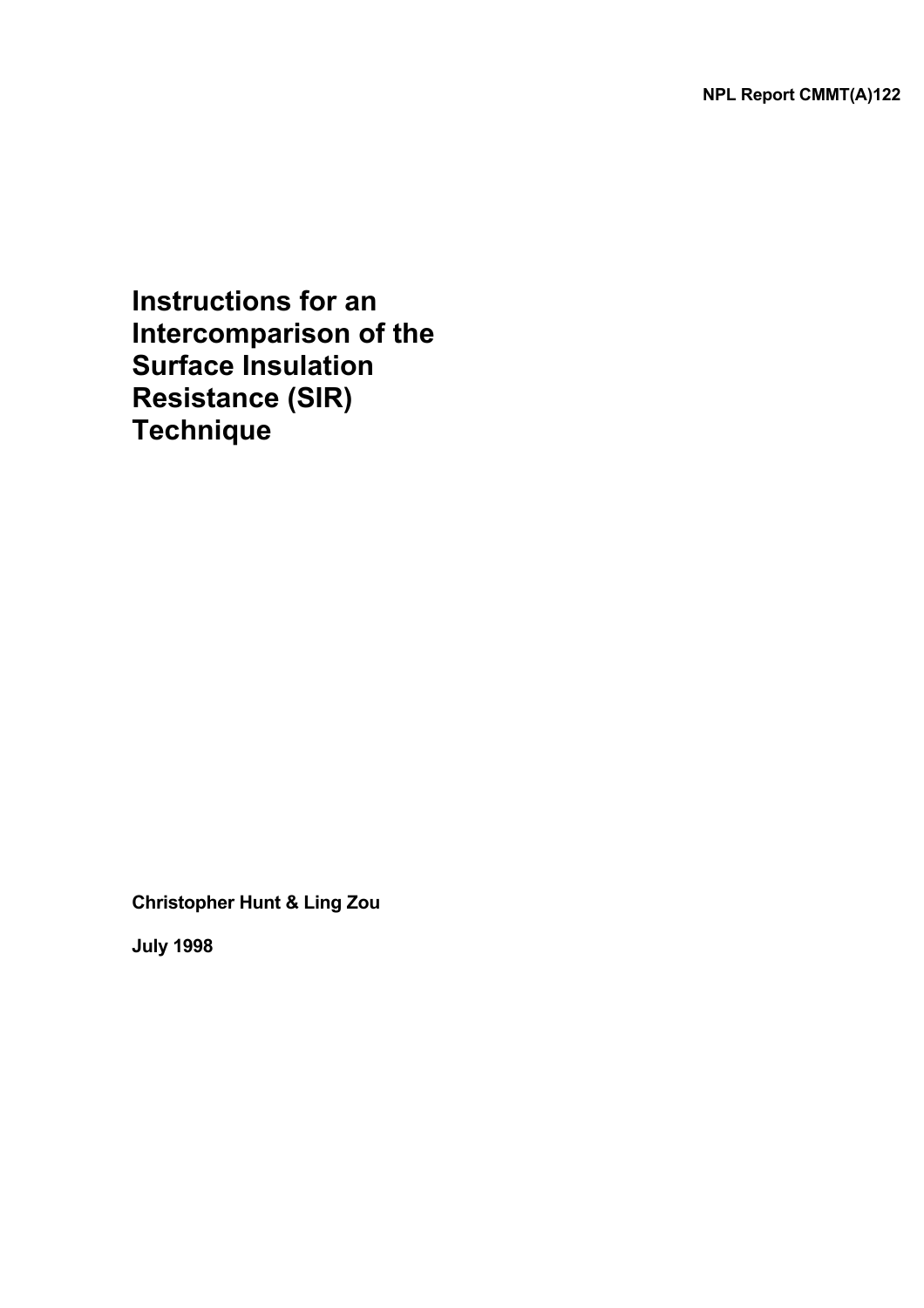© Crown copyright 1998 Reproduced by permission of the Controller of HMSO

ISSN 1361-4061

 National Physical Laboratory Teddington, Middlesex, UK, TW11 0LW

Extracts from this report may be reproduced provided the source is acknowledged.

 Approved on behalf of Managing Director, NPL, by Dr C Lea, Head, Centre for Materials Measurement and Technology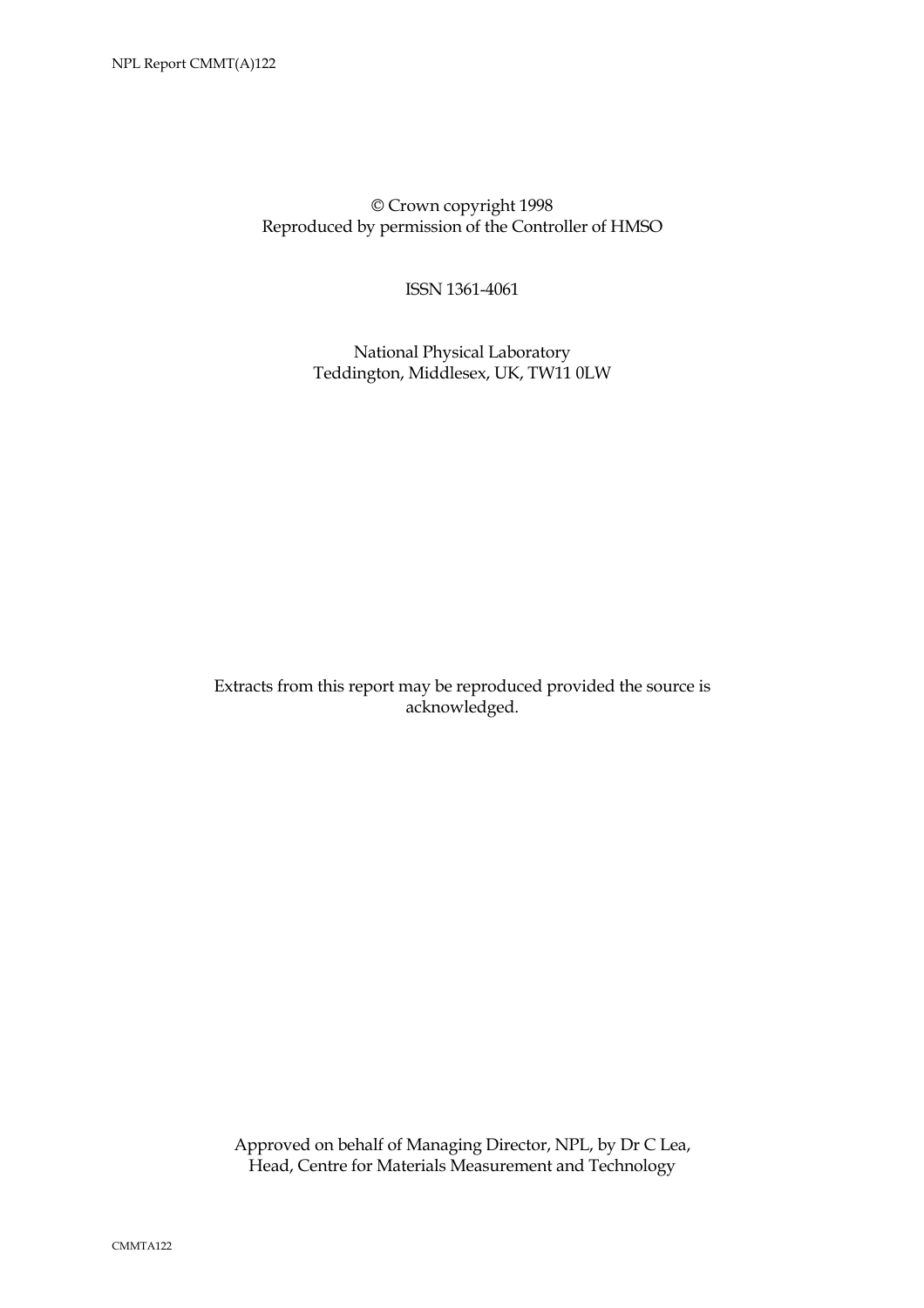## **CONTENTS**

| 1 | <b>INTRODUCTION</b>       | 1              |
|---|---------------------------|----------------|
| 2 | <b>SUPPLIED EQUIPMENT</b> | $\mathbf{1}$   |
| 3 | <b>PROCEDURE</b>          | $\overline{2}$ |
| 4 | <b>RECORDING RESULTS</b>  | $\overline{2}$ |
|   | <b>ACKNOWLEDGEMENTS</b>   | $\mathfrak{B}$ |
|   | <b>REFERENCES</b>         | 3              |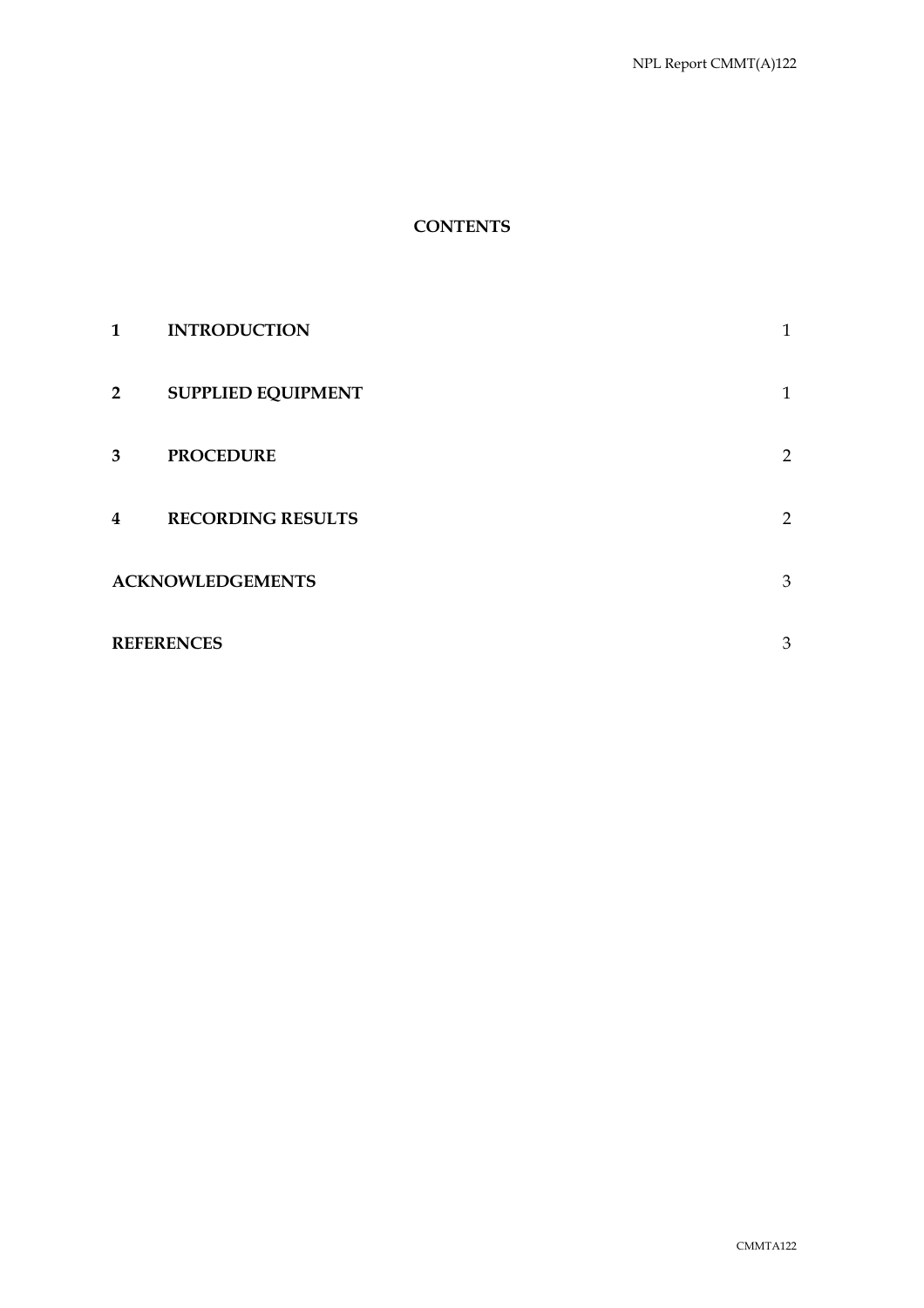July 1998

# **Instructions for an Intercomparison of the Surface Insulation Resistance (SIR) Technique**

by

Christopher Hunt & Ling Zou

National Physical Laboratory Teddington, Middlesex, UK, TW11 0LW

#### **ABSTRACT**

As part of the NPL programme to develop the SIR test we are proposing to carry out an interlaboratory comparison. The test procedure is given in this report, and the results will form part of the validation on the SIR technique.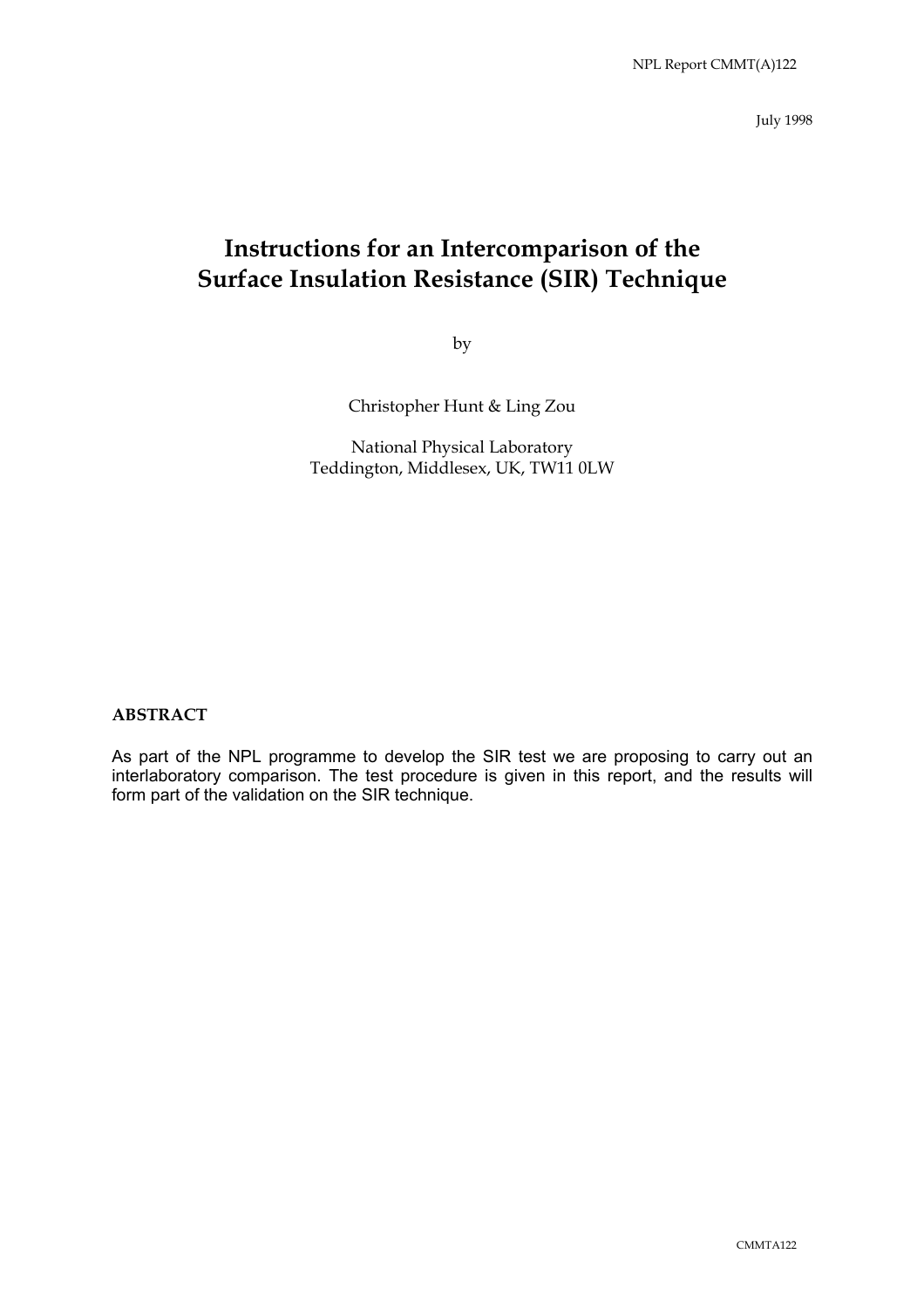## **1 INTRODUCTION**

The SIR test is enjoying increased popularity as a tool to establish circuit reliability in terms of cleanliness. The test however is complex and requires careful control of a number of variables. The work at  $NPL^{(1,2)}$  has highlighted the issues in selecting the correct temperature and humidity for the testing with different flux chemistries. To verify these measurements and demonstrate that the SIR technique is robust an intercomparison has been planned, the instructions for which are contained within this report. Issues that have been considered in planning the intercomparison include the flux chemistry, the PCB finish, the flux loading, test temperature and humidity, the test voltage, and the test duration. These issues and other handling issues are detailed below.

## **2 SUPPLIED EQUIPMENT**

The participants in the intercomparison will be supplied with a printed circuit board (PCB), as shown in Figure 1.



Figure 1: Test Board For SIR Measurement.

The PCB contains two SIR patterns that have been fluxed and are ready for SIR testing. The connections from the SIR patterns come out on the tabs listed in Table 1.

|  | Table 1: Tab connections to PCB |  |
|--|---------------------------------|--|
|--|---------------------------------|--|

|             | SIR <sub>1</sub> | SIR <sub>2</sub> | <b>Bias</b> | $(50 \mid \text{Earth})$                  |  |
|-------------|------------------|------------------|-------------|-------------------------------------------|--|
|             | Signal           | Signal           | volts)      | (screen)                                  |  |
| <b>Tabs</b> | 16               | 14               | 11, 19      | 10, 12, 13,<br>15, 17, 18,<br>120, 21, 23 |  |

The boards will have been pre-cleaned in an Ionograph to ensure their cleanliness. The boards will be fluxed with 100µl of a polyethylene glycol (PEG) flux onto each SIR pattern.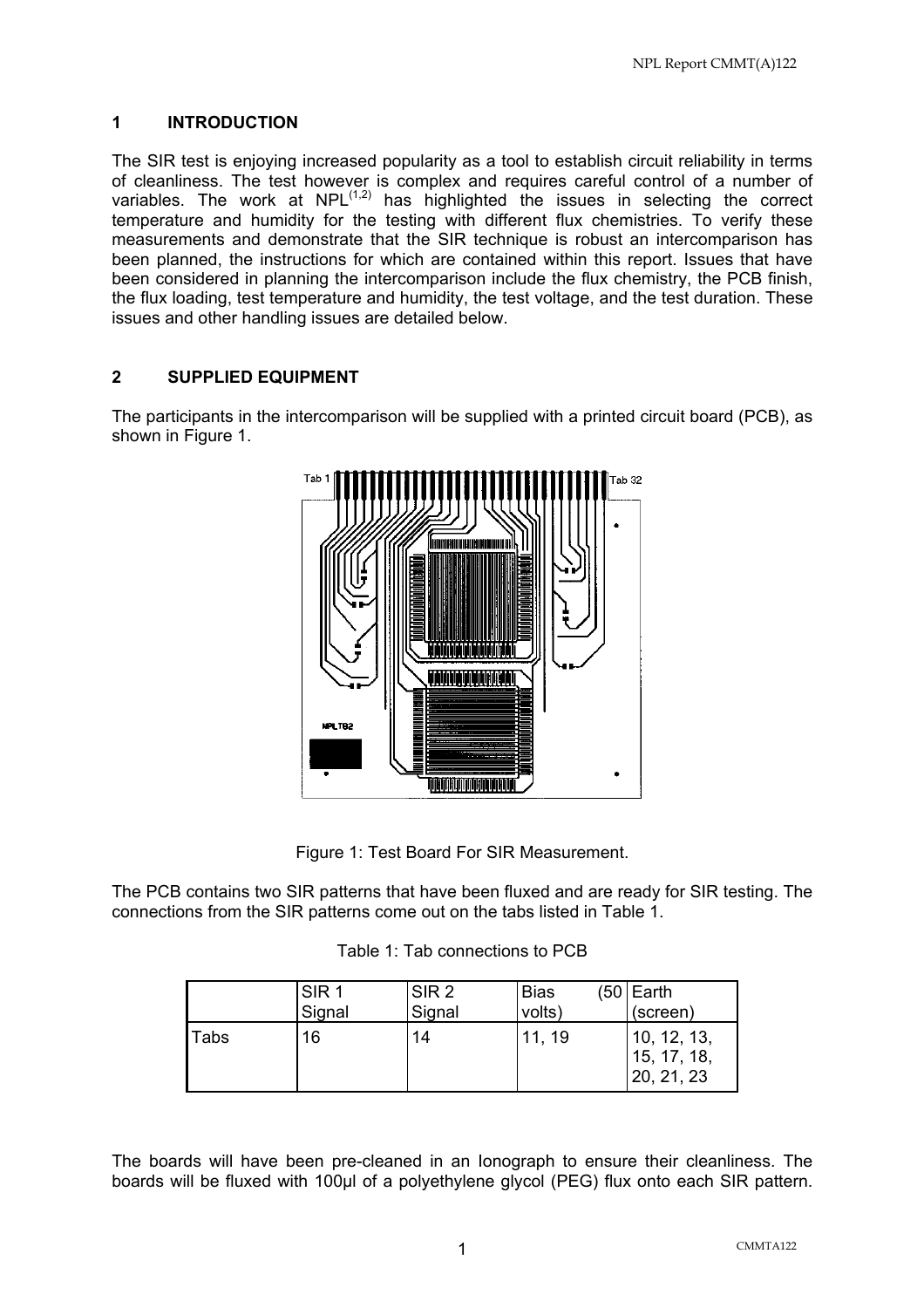The PEG flux, was made up with 1.6g/litre in IPA with PEG 400. The boards will be preheated to 60°C and the flux carefully dispensed onto the boards to keep the flux within the SIR pattern.

Please do not handle the boards with bare hands and either use the supplied connector or carefully solder onto the tabs on the board if you prefer. If soldering please protect the board with aluminium foil during soldering and use a low residue flux cored solder wire.

Three fluxed PCBs have been supplied and one clean board as a control. The fluxed boards are marked with a "F" and the clean board with a "C" on the back side.

## **3 PROCEDURE**

Carefully mount the four PCBs vertically in the chamber and connect the wiring loom from the boards to the outside measuring chamber.

A single test voltage of 50V should be used throughout the entire experiment. If you have an automatic monitoring system, start the monitoring at room temperature, and use a 20 minute cycle time. If using a manual system, Table 2 is provided for recording the data. To complete Table 2 the SIR values must be recorded at room temperature, then again at temperature, again when the required humidity is attained just at the start of the test, 1 hour later and then 24 and 48 hours after the test. Reduce the humidity and then the temperature and take a final reading a room temperature.

The test conditions should be 85°C and 85%RH. The temperature should be ramped up first followed by the humidity. The humidity should be brought up slow enough to avoid condensation on the board. This may be best achieved by bringing the humidity up to 80%RH, with a small hold and then a further increase to 85%RH. The temperature and humidity of the chamber should be checked with calibrated instruments.

#### **4 RECORDING RESULTS**

For continuously monitored data please provide a spreadsheet of the resistance values for the 8 SIR patterns along with the time values. If using a manual method please a similar format to that shown in Table 2.